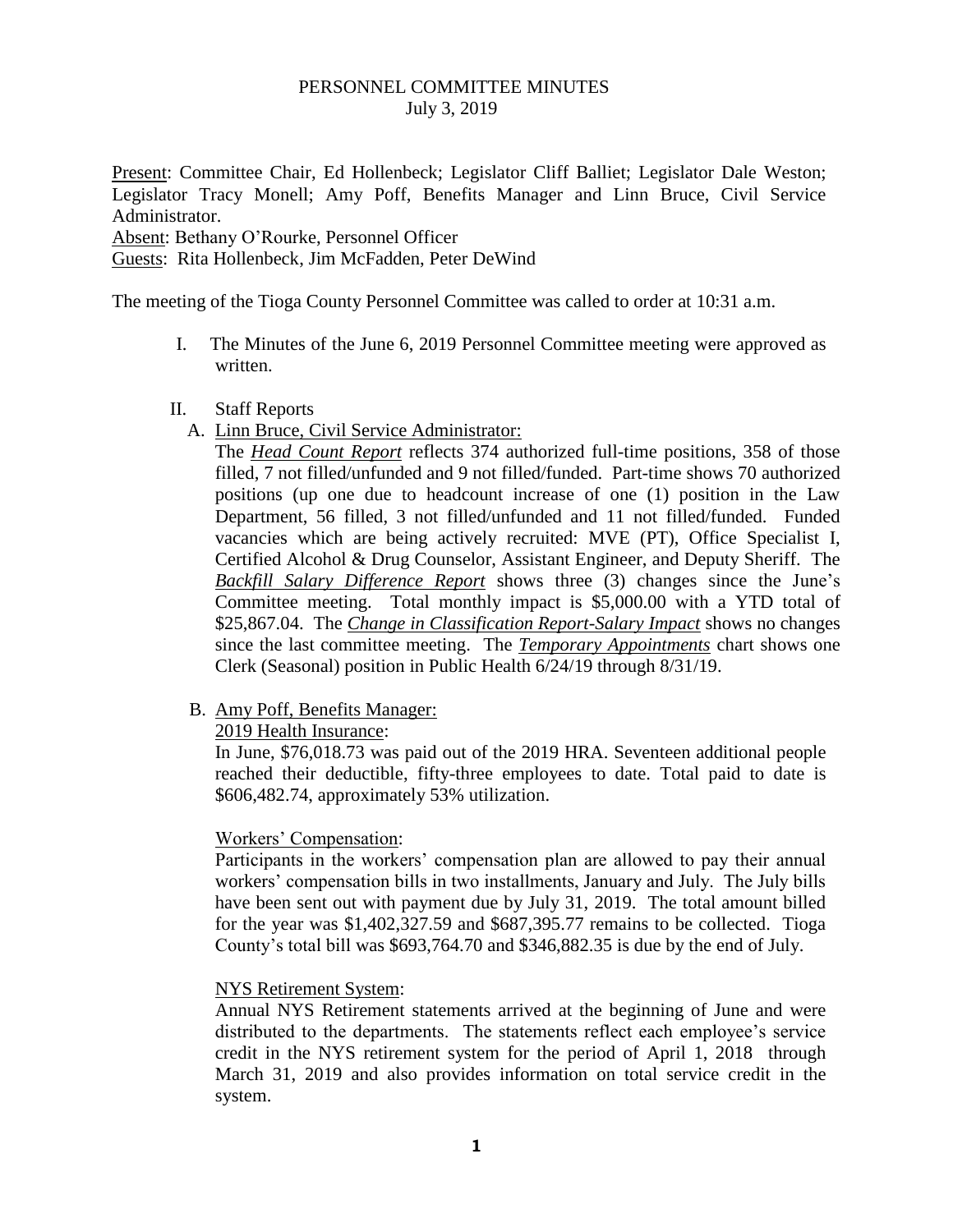# C. Bethany O'Rourke, Personnel Officer

### Budget Tracking Report:

 The budget tracking report as of July 1, 2019 was displayed for review. So far in 2019 we have collected \$1,995.00 (67.6%) of our projected revenues. We have spent 47.4% of our appropriations. Of note, our 'Training/All Other' account appears that we are making money, an expense was charged to the wrong account by mistake. Rita is making the necessary account adjustment.

# III. Old Business:

# Independent Contractors:

Following the discussion in June, Bethany decided to get input from the Department Heads on the practicality of requiring resolutions for all contractual workers. Bethany explained at the DH meeting that the Legislature would like to see a resolution for every contract and that the County Attorney was asked to prepare an abbreviated contract for use by sole proprietors who do not have liability insurance we typically require of a vendor. After discussion it was decided that presenting resolutions and using the abbreviated contract was agreeable for situations where an individual is contracted to personally provide services. Bethany will work with the County Attorney on revising the Contractual Hire Policy and the Purchasing and Payment Policy.

### On-line Application Portal:

The On-line Application Portal went live on June  $26<sup>th</sup>$ . We are now able to accept on-line applications and payments through Paypal. This is a major step toward enhancing our recruiting efforts. We will issue a Press release once all is finetuned.

IV. New Business:

Exit Interview Report: Copies of the report and actual questionnaires/comments have been sent to the appropriate Department Heads and Committee Chairs. As Linn mentioned, the turnaround has been steady.

Pending Regulations: Harassment & Work Place Violence: NYS Legislature passed major legislation expanding the definition of Unlawful Discrimination and Harassment; it is expected that the Governor will sign the legislation soon and it will take effect within 60 days after. Bethany has advised both the County Attorney and the Safety Officer, as changes to our Policies and annual training may be necessary.

NYSPELRA Conference: Bethany will be attending the annual NYS Public Employer Labor Relations Association Conference July 17-19 in Saratoga.

V. Resolutions:

Contract for Accountant Services (Treas): This resolution authorizes the Treasurer to contract with Jackson Bailey, Accountant, at an established rate of \$20.00 per hour retroactive from June 24 through July 31, 2019.